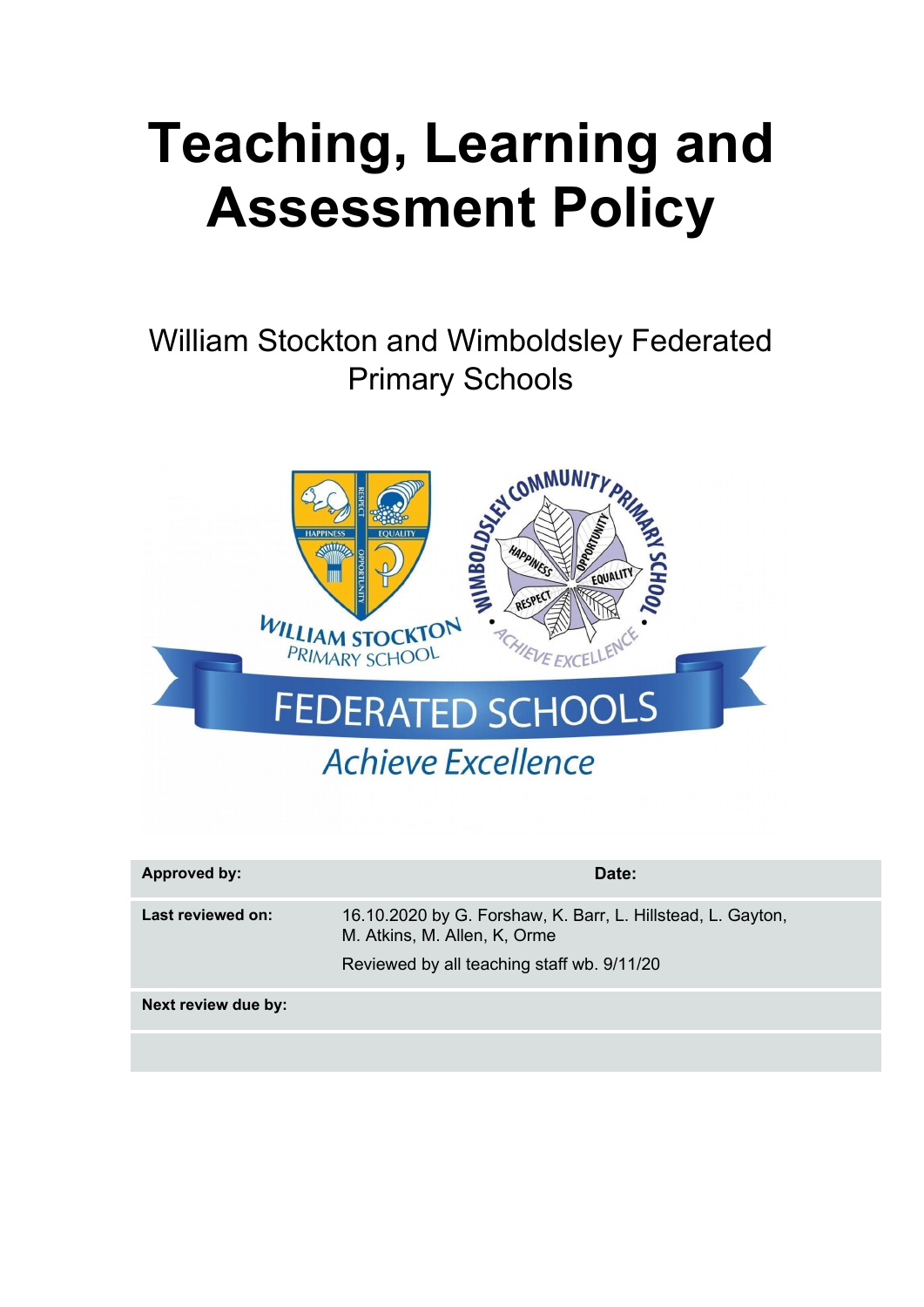### **Teaching, Learning and Assessment Aims (TLA):**

- Provide rich and varied learning experiences in positive learning environments
- Pupils have a broad range of knowledge, skills and understanding
- Offer a curriculum that promotes caring, spiritual, moral, social, cultural, physical, mental and emotional development
- Develop pupils' confidence and capacity to work both independently and collaboratively
- Encourage pupils to respond positively to a rapidly changing world resulting in a life-long passion for learning

**Governors** will support the aims of the school through:

- Promoting positive relationships between the Governing Body and all other members of the School community including; children, their/carers and staff;
- Having an appointed designated link governor for the curriculum
- Being informed of the curriculum once a term

#### **Implementing the Teaching, Learning and Assessment Policy: Learning is good when:**

- There are positive, warm relationships
- There is mutual respect
- Children 'own' their learning
- Children take pride in their successes
- Children are resilient
- Children know that mistakes make them better learners
- Children can work together or independently, and know when this is best for them
- Children know what they need to help them learn
- Children are active
- Opportunities are provided for inside and outside the classroom

#### **Teaching is good when:**

- Staff nurture a passion for learning
- Prior knowledge informs planning for all learners
- Staff foster positive and warm relationships
- There is mutual respect in the classroom and all around the school
- Staff challenge children to take control of their learning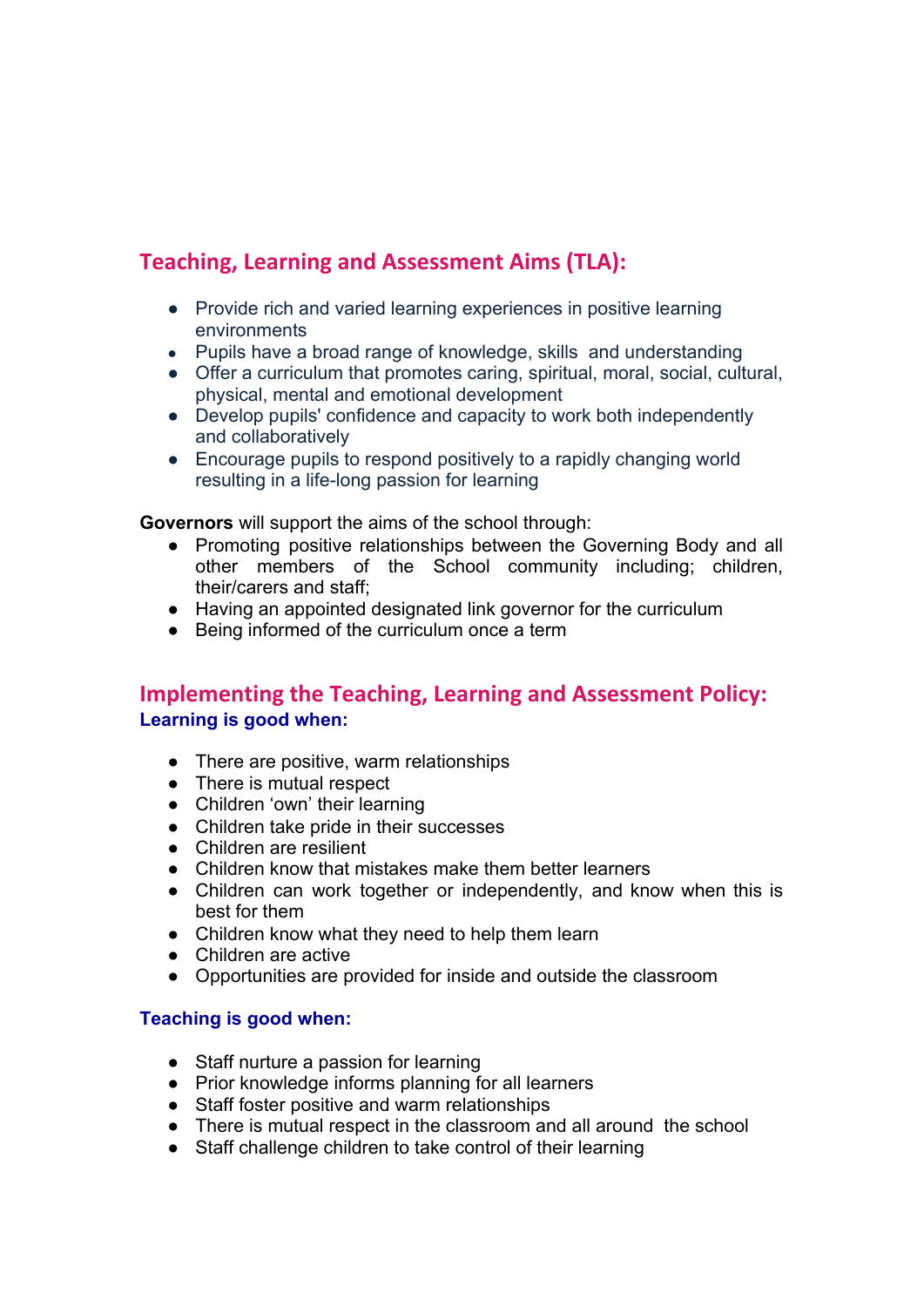- Staff have an excellent subject knowledge and a deep understanding of child development
- Staff work together and share ideas and good practice
- Pedagogical skills are honed through collaboration across the federation
- School works closely with home
- Praise and encouragement are embedded throughout the school day
- Staff model resilience and show how we all can learn from mistakes
- Encourage and provide opportunities for children to work together or independently
- Provide resources and model how to use them effectively

#### **Assessment is good when:**

- It is understood by the child
- It informs planning and next steps for both staff and children
- It is embedded in our everyday practice (structured conversations)
- Used summatively and formatively
- Positive relationships facilitate honest conversations
- Moves a child on in their learning
- Staff readily adapt their teaching to address the child's needs
- Outcomes are regularly moderated
- Teachers have a secure knowledge of National Standards and Expectations for pupils
- Parents are actively involved

#### **Assessing, Recording and Reporting:**

#### **Strategies:**

- 'Structured Conversations' throughout the day
- Pink and green marking of work
- 'All About Me' record of feelings about their learning and themselves
- Weekly 'Precision Teach' across the federation
- Half-termly data drops (Reading, Writing and Maths) created by teachers and collated in teams
- Termly data drops for Science and Foundation subjects
- Reporting to parents: Annual written report, Parents' Evening termly
- Google Classroom Homeschool interaction
- Marvellous Me child's successes shared along with learning activities
- Informal conversations with parents
- Contact Logs contact made with children working at home